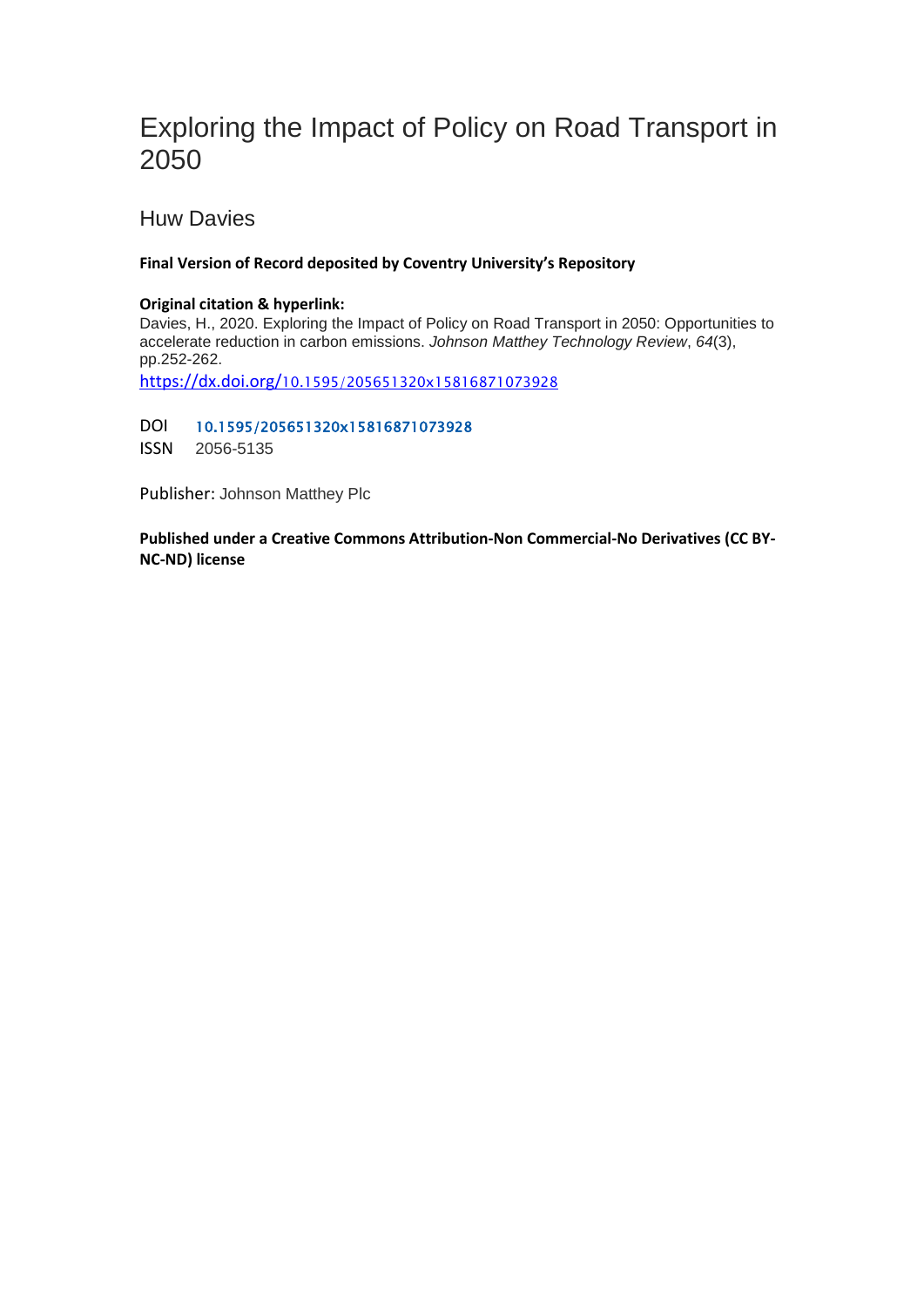# **JOHNSON MATTHEY TECHNOLOGY REVIEW**

# Exploring the Impact of Policy on Road Transport in 2050

#### **Opportunities to accelerate reduction in carbon emissions**

#### **Huw Davies**

Research Institute for Future Transport and Cities, Coventry University, Priory Street, Coventry, CV1 5FB, UK

#### **Email:** ac2616@coventry.ac.uk

Within the 28 member states of the European Union (EU-28), 71.7% of transport emissions in 2017 were due to road transport and a policy commitment was made to reduce emissions from the transport sector as a whole by 60% by 2050 (against a 1990 baseline) (1). Going forward, and supported by policy, a stratification of passenger car powertrain options is anticipated, with customers able to choose from a zero-tailpipe emission battery electric vehicle (BEV), fuel cell electric vehicle (FCEV) or a selection of hybridised vehicles ranging from a mild to a plug-in hybrid electric vehicle (PHEV). Further to this, technology improvements and connectivity between vehicle and energy generation and supply offer further opportunities to accelerate reduction in carbon emissions in the transport sector. The structure of this new transport paradigm is pathway dependent. Multiple conflicts exist, pulling the system in different directions and threatening its sustainability. This paper explores the link between policy and the impact this has upon the direction that road transport is taking, focusing on technology options and highlighting some of the dichotomies that exist between policy and the requirement for a sustainable road transport solution.

#### **1. Introduction**

"In these periods of major change, the established points of reference are being swept away, even in so-called traditional industries" (2).

Sustainable mobility is already on the agenda of every government in the world. The concept of sustainable development, defined by the Brundtland Commission as "development that meets the needs of the present without compromising the ability of future generations to meet their own needs" (3) has permeated and is now a standard objective in all spheres of life and at government level. It is also at the core of the Sustainable Development Goals (4), recently launched by the United Nations as global objectives for 2030.

Transport plays a fundamental role for economic development and social welfare of a country. The movement of individuals and goods facilitates production and trade, enhances labour mobility and provides customers with access to goods. Transport externalities jeopardise sustainability. Transport externalities include environmental externalities (mainly climate change, air pollution and noise), but also extend to accident externalities and congestion externalities (5–7). The environmental impact of transport is substantial and "based on continuing current rates of growth for passengers and freight, and if no mitigation options are implemented to overcome the barriers, the current transport sector's GHG emissions could increase by up to 50% by 2035 at continued current rates of growth and almost double by 2050" (8).

Most policies in place and most proposed policies by design focus on existing externalities. However, the transport externalities we know today may be replaced by other problems. The world is being shaken up by new technologies and the speed of change is unprecedented. The term 'disruptive technologies' is becoming widespread, as shown by recent reports produced by McKinsey and Company, USA (9) and Deloitte LLP, UK (10). With the help of a comprehensive literature review, the aim of this paper is to understand the impact that current and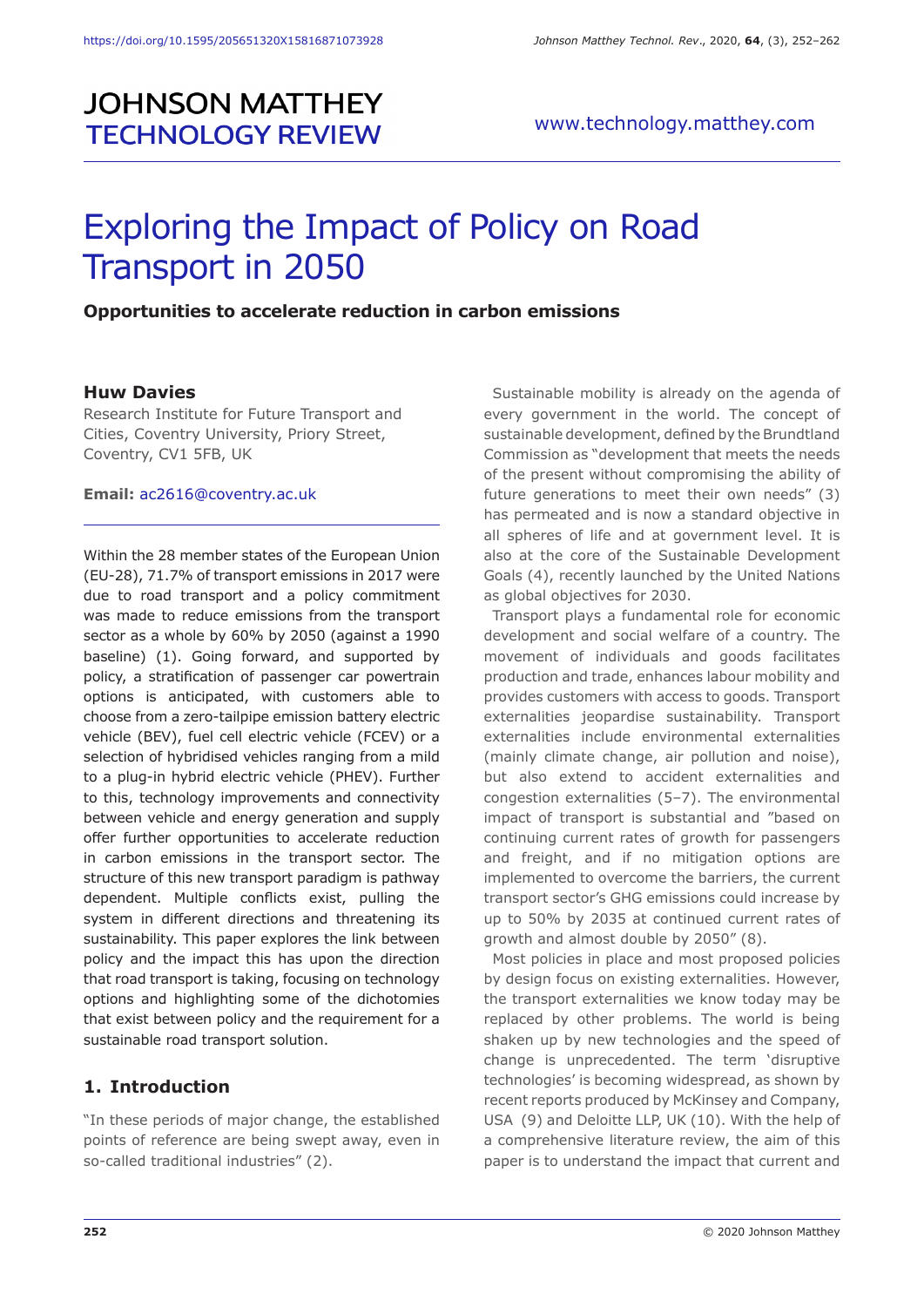proposed policy could have on the technological change in the road transport sector and how this will change the nature of the problems encountered and the sustainability.

The paper is organised as follows. Section 2 concentrates on alternative energy vehicles, with particular attention to electric and fuel cell vehicles based on their likely preponderance in the vehicle fleet by 2050. Section 3 concentrates on the UK policy in supporting the development and manufacture of electric vehicles (EVs) and Section 4 on the sustainability considerations resulting from current policy measures. Section 5 brings together the key findings and Section 6 concludes with final thoughts and direction for policy recommendations.

# **2. Alternative Energy Vehicles in 2050**

In terms of sustainability and emissions in particular, the transport sector is coming under increasing scrutiny. The 'Paris Agreement' of 2015 aims to hold the increase in the global average temperature to well below 2°C above pre-industrial levels and to pursue efforts to limit the temperature increase to 1.5°C above pre-industrial levels, recognising that this would significantly reduce the risks and impacts of climate change (11). Transport, as the source of nearly a quarter of all Europe's greenhouse gas (GHG) emissions (**Figure 1**), has become one of the focal points. This section focuses on technological improvements that are possible for passenger cars up to 2050 rather than on behavioural change or significant modal shift. The basis for this is that although their modal share would decrease by about 7% between 2010 and 2050, passenger cars will still represent about 67% of total passenger transport activity in 2050 based on European Union (EU) projections (13), whilst a UK study predicted a growth in overall road traffic demand of between 37% and 61% by 2050 (14).

In looking to reduce emissions from the road transport sector, the EU has taken regulatory action, which commits the automotive industry to reach a fleet average of 95 g CO<sub>2</sub> km<sup>-1</sup> by 2020 (15). Whilst the 2020 target can still be achieved without a radical industrial transformation, the 10 g CO<sub>2</sub> km<sup>-1</sup>, calculated as the tolerable maximum in 2050 to stay below 2°C global warming (16), will require a much more radical departure from current technological trajectories. Technological innovation will play a major role in taking on this challenge.



Fig. 1. GHG emission, analysis by source sector, EU-28 2017 (12)

Beyond 2020 and towards 2050, road transport vehicles are very likely to be propelled by a range of low-carbon technologies: battery electric and fuel cell electric propulsion; and varying degrees of hybridisation. Electromobility, either battery or fuel cell electric, will increasingly challenge the paradigm of internal combustion engine (ICE)-based mobility, simply because it is technically impossible to increase the efficiency of ICEs to the levels needed to achieve the emissions requirements (17). However, due to the various political and technological uncertainties, it is far from clear how fast and how radical the market penetration of these alternative energy vehicles will be, even though most predictions and forecasts give them a preponderant role in 2050 (18).

# **2.1 Vehicle Penetration by 2050**

Obtaining accurate predictions about the market penetration rate of battery-electric, fuel cell electric and hybrid-drive technologies is problematic as forecasts diverge considerably (19). Figures vary from a long-lasting niche of a few percent and several hundreds of thousands of EVs sold in 2050 to a 50% market share for hybrids and EVs. For example, one of the future scenarios modelled by the International Energy Agency (IEA), France, termed as the 'BLUE Map' scenario, sets an overall target of a 50% reduction in global energy-related carbon dioxide emissions by 2050 compared to 2005 levels (20). Under this scenario, transport in 2050 is assumed to cut  $CO<sub>2</sub>$  emissions by 30%, relative to 2005 levels (21). This reduction is achieved partly by "accomplishing an annual sale of approximately 50 million light-duty pure battery electric vehicles and 50 million plug-in hybrid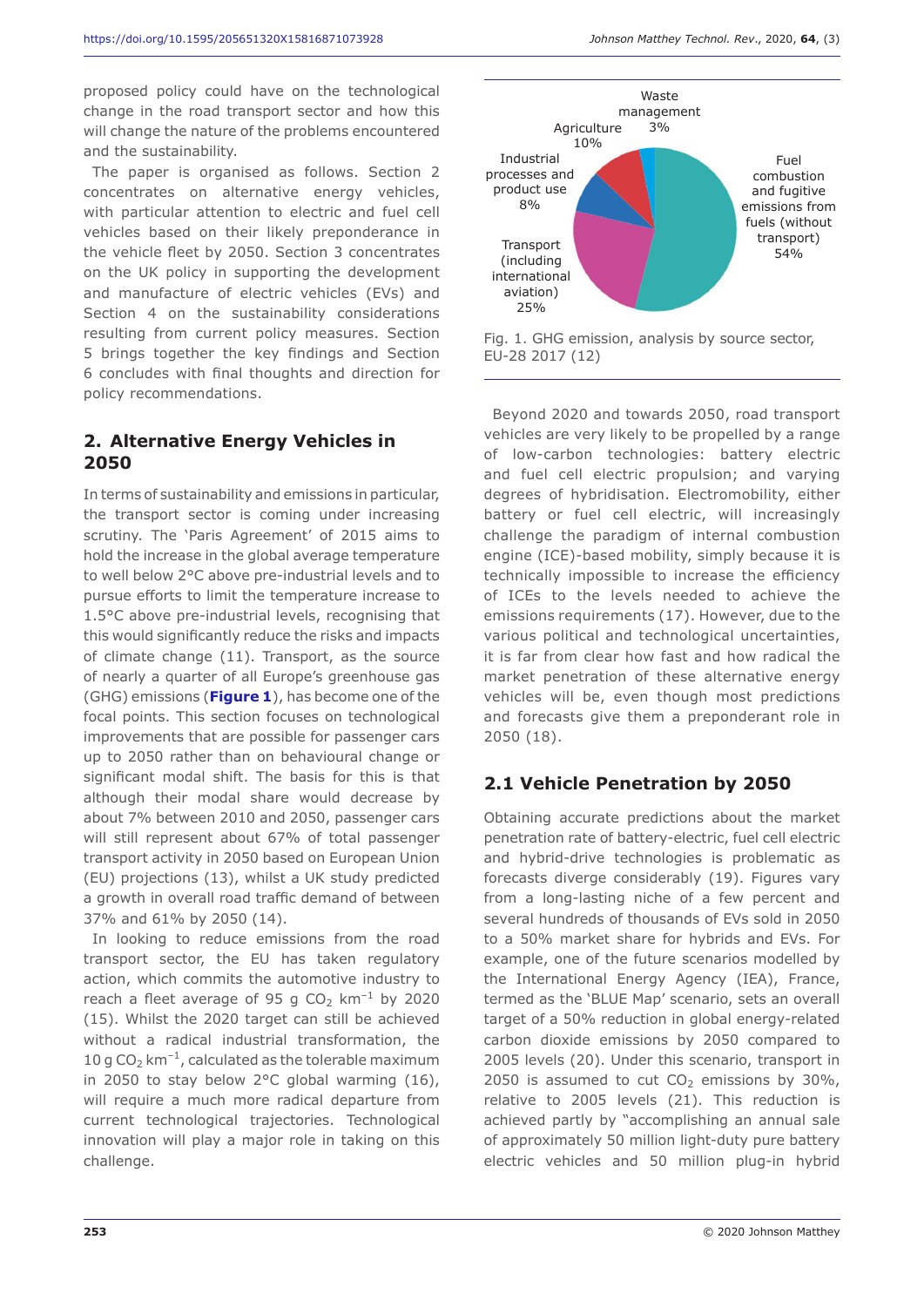electric vehicles per year by 2050, which is more than half of all light-duty vehicle sales in that year" (21) (**Figure 2**).

The penetration rate of pure BEVs, PHEVs and FCEVs will be influenced by a range of factors: supplier technologies and vehicle offerings, vehicle characteristics, charging infrastructure and, as a function of these, consumer demand. However, all these factors are largely subject to international discourses and government policies. As an example, a forecast by the consultancy McKinsey and Company (22) track change in drivetrain technology up to 2050 and based on the three different g  $CO<sub>2</sub>$  km<sup>-1</sup> targets. Whilst each of the different forecasts (10 g CO<sub>2</sub> km<sup>-1</sup>, 40 g CO<sub>2</sub> km<sup>-1</sup> and 95 g  $CO<sub>2</sub>$  km<sup>-1</sup>) show the coexistence of several powertrain technologies, and with BEV and FCEV increasing their market shares in the future at the expense of petrol and diesel, the rate of change diverges considerably. In the most stringent 10 g CO<sub>2</sub> km<sup>-1</sup> scenario, hybrid EVs (HEV) and range extended EVs (REEV) serve as a bridging technology that expands its market share for about 20 years but then declines to zero by 2050, whilst in the less stringent 95 g  $CO<sub>2</sub>$  km<sup>-1</sup> HEVs have the dominant market share in 2050 (**Figure 3**) (22).

While predicting future technologies can be uncertain, the imperative to keep global temperature increases below 2°C and to improve urban air quality gives a clear indication that policies to promote investments in low-carbon vehicle technologies will continue. According to a report by IEA, under scenarios for decarbonisation in line with the 2°C global warming target, "three-fourths of all vehicle



Fig. 2. Annual light-duty vehicle sales by technology type, 'BLUE Map' scenario. Source: IEA (21). All rights reserved



Fig. 3. Example of the predicted change in vehicle drivetrain technologies for one study and based on setting: (a) 10 g CO<sub>2</sub> km<sup>-1</sup> cap in 2050; (b) 40 g CO<sub>2</sub> km<sup>-1</sup> cap in 2050; and (c) 95 g CO<sub>2</sub> km<sup>-1</sup> cap in 2050. Exhibit from (22). Copyright © 2020 McKinsey and Company. All rights reserved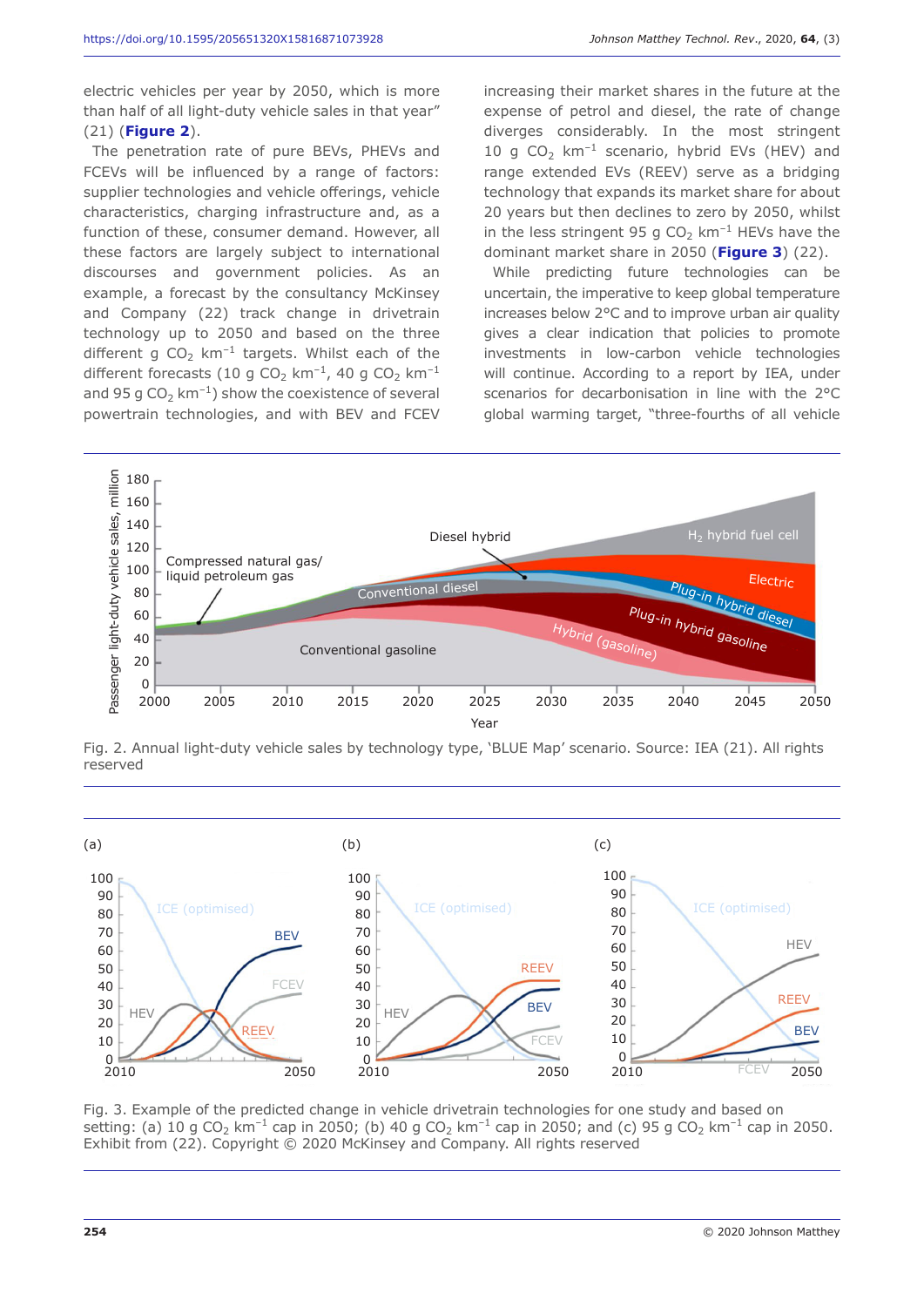sales by 2050 would need to be plug-in electric of some type" (23).

#### **2.2 Electricity Generation and Supply**

This transition to electromobility will also not be without its challenges. As the number of EVs increase, the research focus will move to issues around integration with the energy generation system and electric grids (24). Since battery charging would likely be done in residential areas, the distribution network operator will have to manage the additional consumption in order to avoid congestion on the electric grid, which would have a negative effect on voltage control, power quality (harmonics and subharmonics), supply and demand balance and relay protection. An important issue here is the unpredictable behaviour of users of EVs and their desire to recharge their vehicles when they want (uncontrolled charging).

Linking the automotive fleet to the electric grid will require a range of solutions to adapt demand to grid capacity and to ensure that access to charging is convenient for the customer. In addition, if electromobility is the solution to carbon abatement in the usage phase, then electricity generation will play a substantial role in the lifecycle  $CO<sub>2</sub>$  emissions of EVs. In regions that depend heavily on conventional fossil fuels for electricity generation, PHEVs and BEVs may not demonstrate a strong life cycle emissions benefit (25–27). Achieving the targets for  $CO<sub>2</sub>$  emission reduction in 2050 will therefore depend heavily on changes in electricity generation. If the achievement of low  $CO<sub>2</sub>$  electricity generation around the world does not occur in the 2050 timeframe, the  $CO<sub>2</sub>$ emission reduction benefits of BEVs and PHEVs will be much lower. As an example, within the UK the National Grid envisages a carbon intensity for the electricity mix anywhere between 20 g  $CO<sub>2</sub>$  kWh<sup>-1</sup> and 72 g CO<sub>2</sub> kWh<sup>-1</sup> by 2050 depending on the pathway adopted (**Table I**).

In relation to charging, the National Grid prediction for the UK market is for as many as 11 million EVs by 2030 and 36 million by 2040 leading to possible

implications for peak electricity demand. However, if approached and managed appropriately, the charging of the BEV could avoid high peaks in demand at certain times and provide services to the grid.

Enabling an EV to communicate with the electrical grid, would allow the charging load to be spread. Smart charging would help utilities manage network overloads, voltage levels, frequency of electricity and imbalances between supply and demand – for example by absorbing the peaks observed due to more variable renewable energy generation (29). This is known as avoided curtailment. Such a system would lessen the need for additional grid and generation capacity, reducing GHG emissions and avoiding additional infrastructure cost. By 2050, and depending on the right policies being in place and providing the necessary bridge, the charging infrastructure will have been scaled up and standardised and smart charging will be part and parcel of the consumer experience.

#### **2.3 Hydrogen as an Option?**

The technology roadmaps that have been published, including those by the European Road Transport Research Advisory Council (ERTRAC), Belgium, the Advance Propulsion Centre UK Ltd (APCUK) and the Society of Automotive Engineers of China (China-SAE), share a view that both the BEV and the FCEV are viable future market solutions (18).

Fuel cell vehicles dependent on hydrogen offer the potential to be large enough to accommodate a family and travel long distances at highway speeds (22, 30–32). The hydrogen required for fuel cell vehicles is a flexible energy carrier that can be produced from any regionally prevalent primary energy source, it can be effectively transformed into any form of energy for diverse end-use applications and has the potential to facilitate significant reductions in energy-related  $CO<sub>2</sub>$  emissions (33).

Like BEVs, fuel cell vehicles running on hydrogen also face important challenges. These are the storage and transport of hydrogen in the vehicle,

| <b>Table I Carbon Intensity of Electricity (28)</b> |                                    |                                    |                                           |  |  |  |  |  |
|-----------------------------------------------------|------------------------------------|------------------------------------|-------------------------------------------|--|--|--|--|--|
| <b>Scenario</b>                                     | 2017, g CO <sub>2</sub> $kWh^{-1}$ | 2030, g CO <sub>2</sub> $kWh^{-1}$ | 2050, g CO <sub>2</sub> kWh <sup>-1</sup> |  |  |  |  |  |
| <b>Community renewables</b>                         | 266                                | 75                                 | 32                                        |  |  |  |  |  |
| <b>Two degrees</b>                                  | 266                                | 48                                 | 20                                        |  |  |  |  |  |
| <b>Steady progression</b>                           | 266                                | 117                                | 52                                        |  |  |  |  |  |
| <b>Consumer evolution</b>                           | 266                                | 146                                | 72                                        |  |  |  |  |  |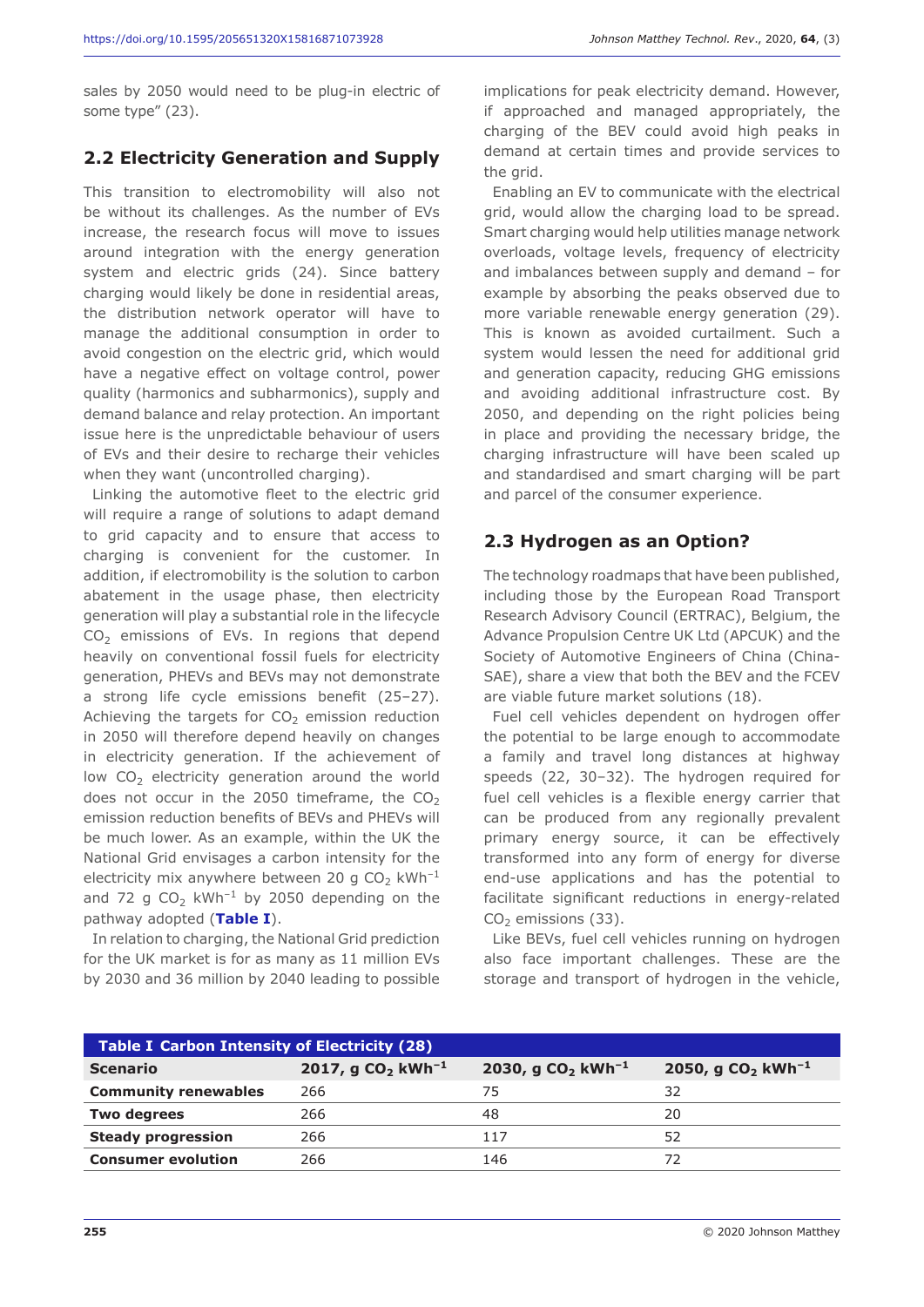as well as the provision of a refuelling network. To encourage wide-scale uptake of fuel cell vehicles on hydrogen by consumers, a comprehensive hydrogen refuelling infrastructure will be required. The refuelling network for hydrogen is expected to follow a similar model to petrol and diesel refuelling (34). Hydrogen stations are concentrated in major cities and then link the cities together *via* hydrogen stations on the highway or strategic road network leading to a rapid increase in the proportion of the population with access (**Figure 4**). The question that requires answering is how to supply that network, given that the energy density of hydrogen is significantly less than the fossil fuels it is replacing i.e. simply relying on existing supply channels to meet demand would actually increase road traffic and energy use (through more vehicle movements on the supply chain side). Localised production of hydrogen through electrolysis is possible, but what are the efficiencies of such a system and how would the energy grid cope with the additional demand?

#### **3. Policy Support in the UK**

The UK Climate Change Act, which became legislative in 2008, aims to reduce the emissions of all GHGs by 80% by the year 2050 (from a 1990 baseline). The importance of the transport sector in achieving this target is illustrated (**Table II**),



Fig. 4. Development of local hydrogen refuelling station (HRS) network coverage. Reprinted with permission from (35)

#### **Alternative Energy Vehicles in 2050**

- Road transport is a significant contributor to GHG emissions
- Regulatory '95 g CO<sub>2</sub> km<sup>-1</sup> by 2020' not sufficient to meet 'Paris Agreement'
- Battery and fuel cell electric to replace combustion drivetrain, but fleet share uncertain
- Meeting challenges requires integration between transport and energy supply
- Requirement to integrate issues of energy policy, transport policy and social policy

with transport contributing one third of all UK  $CO<sub>2</sub>$ emissions in 2018 compared to just over one fifth in 1990.

To reduce transport related  $CO<sub>2</sub>$  emissions, the UK Government plans to phase out ICEs from new vehicle sales by 2040 and "has set ambitions to ensure that almost every car and van in the UK is a zero-emission vehicle by 2050" (37). However, these ambitions come with much uncertainty and the feasibility has been questioned.

Several risk factors will determine how quickly and deeply alternative energy vehicles will penetrate the UK vehicle mix and whether it will become a sustainable market segment. It is of strategic importance that industry understands these risks that can inform their research and development (R&D) investments. Alternative energy vehicles are a new product in a new industry and their radically different composition potentially means substantial change to production systems and value chains. The risk for industry in investing in the nascent value chain is compounded by competing alternative-vehicle technologies. Even though in the UK the government stance is to be technology neutral, government policies play a key role in how new technologies are supported by the wider stakeholder community (38). This will affect the quantitative nature of the risk and its perception in a significant way.

#### **3.1 Creating a Competitive Electric Vehicle Manufacturing Sector**

Despite the ubiquity of automobiles across the world, with around a billion such vehicles currently on the road, the car industry is a barely profitable business. The automotive industry is an extremely capital-intensive sector and the main issues in investing in new technology are capital intensity,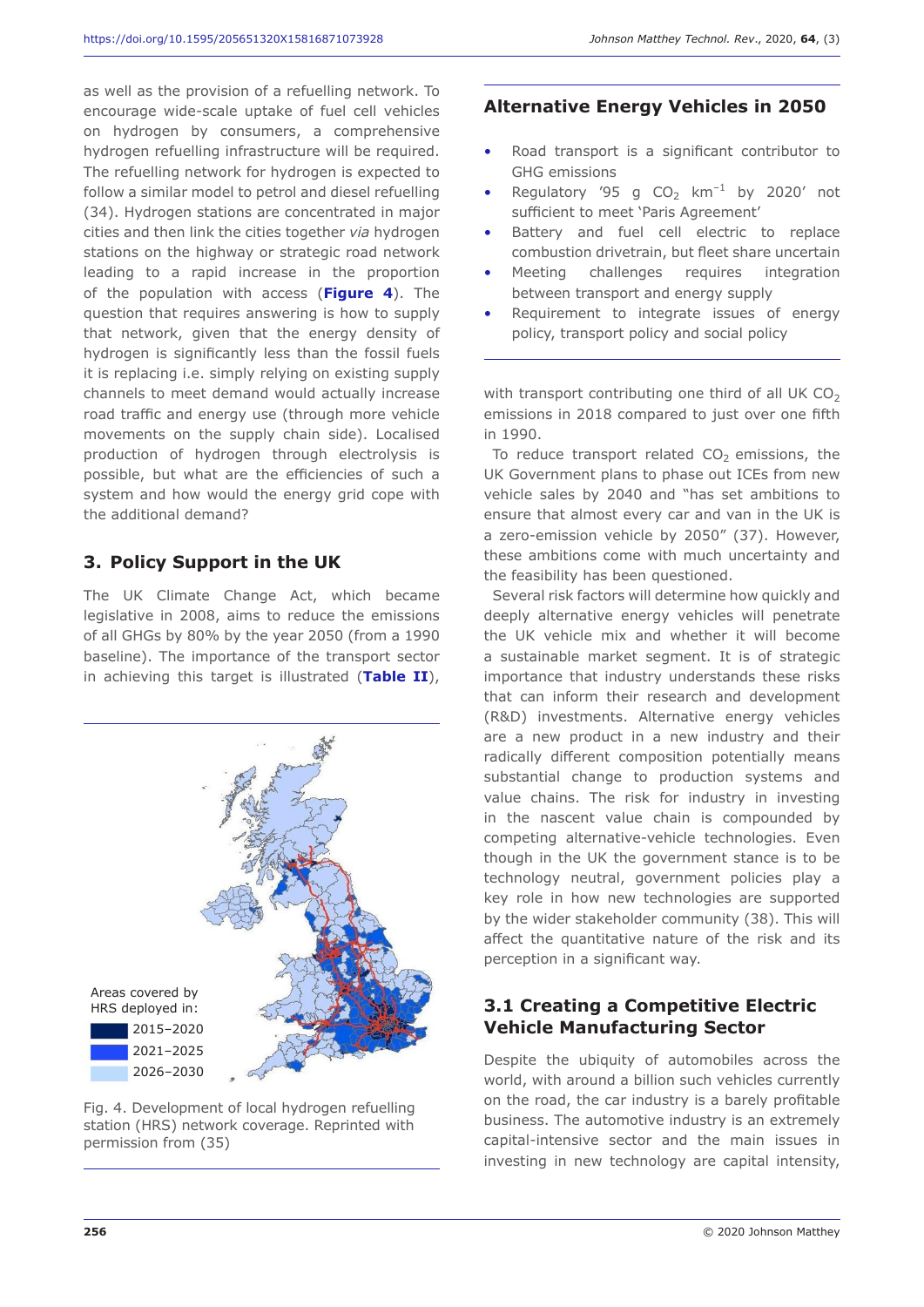| Table II UK Annual CO <sub>2</sub> Gas Emissions, 1990-2018, Headline Results (adapted from<br>$(36)^{a}$ |      |       |       |       |       |       |       |       |  |  |
|-----------------------------------------------------------------------------------------------------------|------|-------|-------|-------|-------|-------|-------|-------|--|--|
|                                                                                                           | 1990 | 1995  | 2000  | 2005  | 2010  | 2015  | 2017  | 2018  |  |  |
| Transport, CO <sub>2</sub> e, million tonnes <sup>b</sup> 125.4 126.8 131.0 134.3 123.4                   |      |       |       |       |       | 122.2 | 124.6 | 121.4 |  |  |
| Total $CO2$ , $CO2e$ , million tonnes $596.3$                                                             |      | 560.1 | 558.3 | 557.9 | 498.3 | 408.3 | 373.2 | 364.1 |  |  |
| <b>Transport as % of total <math>CO2</math>, %</b> 21 23                                                  |      |       | 24    | 24    | 25.   | 30    | 33    | 33    |  |  |

<sup>a</sup> (36) licensed under the Open Government Licence v 3.0

 $\overrightarrow{b} CO_2e$  = carbon dioxide equivalents

cost requirements and amortisation of sunk costs. High volumes of output are needed to amortise these costs (39–41). The decision to build a new plant or introduce a new model is a major one, a very risky decision with uncertain outcomes. A result of the high cost of model-specific investment is conservative 'evolutions' of core models in an attempt to minimise risk.

Within this environment the electrification of the drivetrains represents a not inconsiderable challenge for today's automotive industry. Transition to an electrification of the drivetrain will require high investment, implicating a high economic risk for the industry, especially if reasonable sales numbers are not generated. This comes at the same time as the need to continue to invest in development of ICE and to ramp up investment in connected and autonomous vehicle technologies.

One result of the need to invest in electrification is that it has incited traditional manufacturers to consider joining forces and so increase their investment capacity, but also their ability to realise economies of scale. The competitiveness of a BEV is going to be directly connected to the efficiency of the value chain. In the short term the approach is for process improvements and reduction in cost focused on the areas of high value and for the EV this is the battery. Hence, new production plants with high capacities for battery systems will have to be implemented. Recent announcements around the establishment or enlargement of battery cell manufacture include: BYD Company Ltd (20 GWh by 2020) and Contemporary Amperex Technology Co Ltd (CATL) (50 GWh by 2020) in China; LG Electronics (6 GWh expanding to 15 GWh) and Samsung SDI (3 GWh) in Europe; and LG Electronics (3 GWh) and Tesla (35 GWh) in the USA (42). When these figures are taken into account together with existing installed capacity at other sites, it is clear that Asia is currently leading, with China producing twenty-two times more batteries than Europe (43). Further to this, the development of battery technology is one of the critical factors in

the diffusion of EVs. Volume production, together with increasing energy density of the battery, will lead to the realisation of a driving range increase and at the same time a price decrease. In the UK, the Automotive Council commissioned roadmap on electric energy storage targets a cost reduction from around US\$130 to nearer US\$50 per kWh between 2017 and 2035 and for energy density to double from 250 Wh kg<sup>-1</sup> to 500 Wh kg<sup>-1</sup> over the same time period (44).

## **3.2 UK Government Policy in Support of Battery Development**

Policy requirements call for the electrification of the vehicle fleet. The industry, in managing risk, has focused on the development and manufacture of batteries as the preferred strategy. 'Batteries for Electric Cars' is a case study in industrial strategy, written by Sir Geoffrey Owen on behalf of the Policy Exchange, UK (45). Written under consultation with government officials, financial analysts, academics and industrial experts, it provides an extensive timeline of battery innovation, highlighting how different countries came to gain technological supremacy when it comes to electrification. It also highlights the UK's *"*honourable place in the history of the lithium-ion battery, thanks to the work of John Goodenough and his team at Oxford University in the 1970s. Several of the scientists who worked with Goodenough, such as Peter Bruce, now Wolfson Professor of Materials at Oxford, went on to build successful academic careers and are internationally respected researchers in the battery field"*.*

The opportunity for the UK to become a world leader in the EV industry certainly has the potential to be prosperous. The UK Government released its Industrial Strategy in 2017 which identifies government policies related to the UK's economic future (46). The transition to EVs is heavily explored in the Industrial Strategy and as part of the four 'grand challenges', specifically the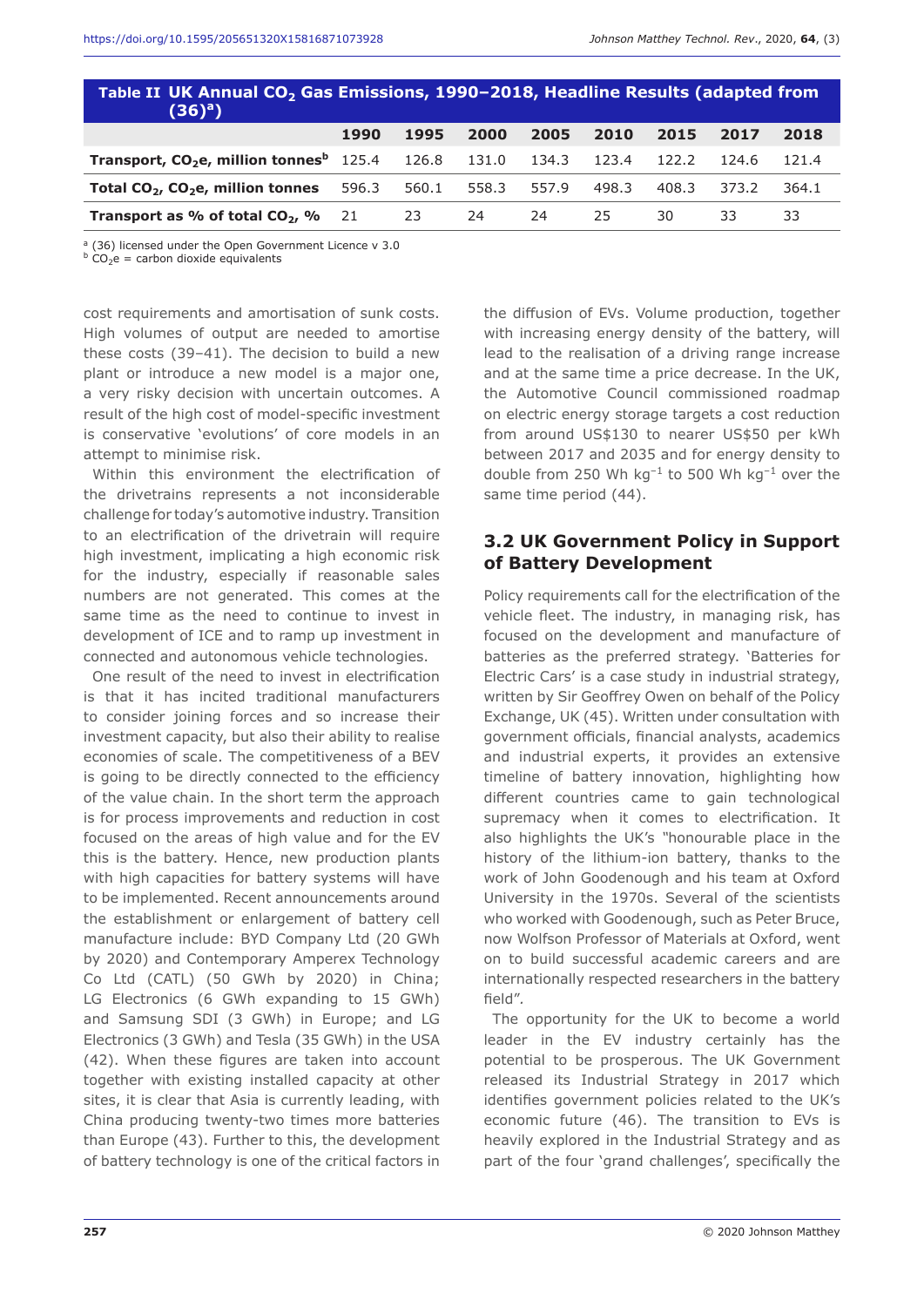future of mobility grand challenge. As a result of the 2017 Industrial Strategy, the UK Government Department for Transport produced 'The Road to Zero', a report which isolated the policies related to achieving a cleaner transportation network (47). In 2017 the UK Government also released the clean growth strategy, which includes additional policies related to the future of clean transportation (48). In addition to the plan for new cars and vans to be effectively zero emission by 2040 and for a zero emission vehicle fleet by 2050, the ambition is to put the UK at the forefront of the design and manufacturing of zero emission vehicles.

For the UK to meet the Climate Change Act 2008 transition and reduce dependency on Asia for EVs, there needs to be significant improvements in the UK's ability to develop and mass manufacture batteries. Sir Geoffrey Owen explicitly states that several considerations influenced the government's focus on the EV battery, including to ensure that UKbased car assemblies continue to build cars within the UK instead of moving abroad (the concern is that the location of the battery manufacture will provide the nucleus around which the industry gravitates as opposed to the location of the final vehicle assembly as happens at present). In response, the UK Government intention is to encourage large Asian technology companies to invest heavily in the UK, building manufacturing plants and research facilities and boosting local economies. The Industrial Strategy Challenge Fund (ISCF) Faraday Battery Challenge, created in 2017, is a direct result of the Industrial Strategy and focuses predominantly on encouraging research facilities to concert research efforts into battery technology. The challenge offers investment of £246 million, with £78 million going to The Faraday Institution, UK, £88 million to business collaborative R&D projects and £80 million going to improve the development of UK battery manufacturing capabilities (49). The Faraday Challenge is now a proven scheme which has seen research progress and increased investment is predicted for the considerable future to meet the strict 2050 deadlines in the Climate Change Act 2008.

# **4. Achieving the Sustainability Goal**

The highly developed car industry is capable of producing sophisticated cars at low production costs. To reach the targets required to meet the Paris Agreement will require alternative drivetrain technology and for the industry the BEV is at present the most market viable solution. However, it takes courage to start the production of large numbers

## **Policy Support in the UK Targets**

- Reduction of GHG emissions (road transport a significant contributor)
- Phase out combustion drivetrain 2040
- Zero emission vehicle fleet 2050
- Investment in UK EV capability (EVs represent a high economic risk for industry)
- Support development of battery technology in UK
- Develop UK battery manufacture capacity to support UK automotive sector

of EVs and the decision is not purely a technical one. It is a combination of science, technology, engineering and public policy that defines the type of EV that will be successful in the marketplace.

The current policy framework allows for a number of potentially divergent pathways. The one discussed in the previous section focused on improving the value proposition by reducing the cost of the high value components, in this case the battery, with the objective of aligning the cost of the EV to the present combustion engine incumbent. Examples of original equipment manufacturers (OEMs) that have adopted this pathway include Jaguar, UK, with its I-PACE, Tesla, USA, with the Model S, Model X and Model 3 and Chevrolet, USA, with the Bolt. Each combines existing approach to vehicle manufacture (materials and processes), hence realising a low-cost base vehicle platform, combined with a battery that has a high energy capacity and relative low cost (achieved through economies of scale associated with the battery manufacture). A further approach, exemplified by BMW, Germany, with its i3, is to increase the overall efficiency by reducing the vehicle weight through innovative manufacturing methods and material choices. This approach recognises that the customer requirement of increasing range and reducing cost can potentially be achieved by focusing on reducing the size of the battery: a lightweight vehicle can cover longer distances with the same battery capacity. A further, and more extreme approach to lightweighting, is the Ped-elec (Coventry University, UK). The dichotomy is that mobility concepts used in urban areas are, at present, extensions of those used outside of the urban environment. They are inherently less efficient. Ped-elec responds to a call for new personal mobility based on energy used per unit mass moved (50).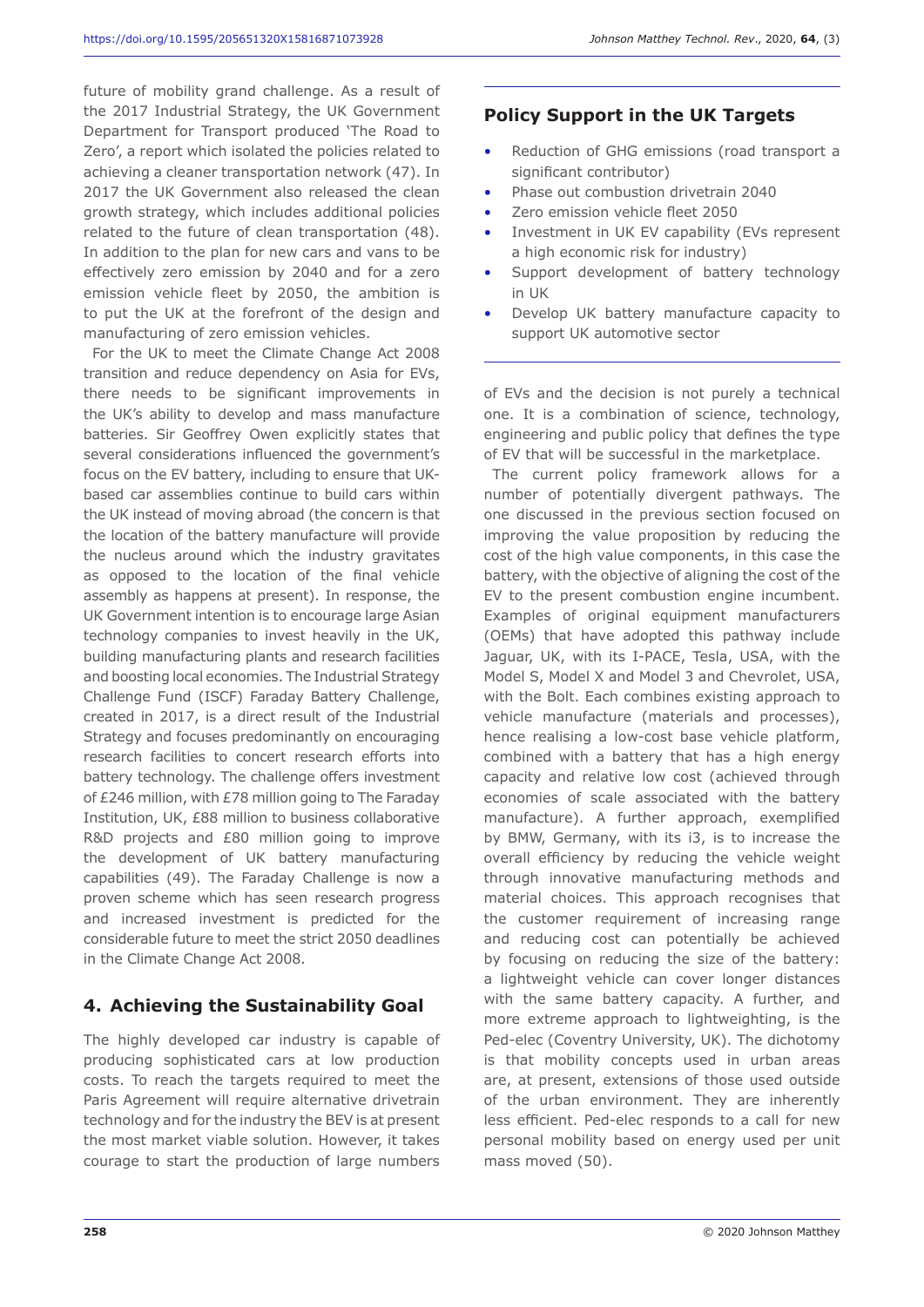Based on adoption rate (sales of each vehicle type) it is clear that the industry is gravitating to one particular pathway, reducing the cost of the high value battery whilst retaining the existing approach to manufacture of the vehicle (materials and processes). The option of weight reduction (focusing on energy used per unit mass moved) is a higher cost approach relative to providing additional battery capacity to overcome the lower vehicle efficiencies. Indeed, the need to realise increasing economies of scales in the area of battery manufacture are worrying national governments (UK included) concerned that the battery manufacture will act as the nucleus around which the rest of the industry gravitates; presently the industry gravitates around the location where final assembly of the vehicle takes place. However, whilst this is the preferred option, is it the most sustainable?

EV manufacturing requires more energy and results in more carbon emissions than manufacturing a conventional car (51). A study conducted by the American Chemical Society (ACS) estimated that the Ford Focus EV (Ford Motor Company, USA) has 39% higher 'cradle to gate' emissions then a conventional Ford Focus (52). In fact, Ellingsen *et al*. stated that EVs of all sizes may require 70,000 km to become cleaner than conventional vehicles to make up the manufacturing debt (53).

Various studies on the growth in EV and hence the demand for raw materials required in battery manufacture highlight that certain key materials (such as cobalt, nickel and copper) are at risk from supply constraints. In response, development has begun looking at materials such as iron to replace the cobalt commonly found in batteries (54) whilst research activity into the recycling of battery packs is also a priority area of research. At present there are no facilities for recycling EV batteries in the UK. Processes such as hydrometallurgical recycling and leaching are currently seen as energy efficient methods of recovering spent battery materials, aiming to reduce the cost of recycled batteries metals. Currently research is being undertaken to recycle larger percentages of battery material, with some promising results. Natarajan reports that 99.9% of lithium, 98.7% cobalt and 99.5% of magnesium were leached out of a cathode with a purity of between 98.7% and 99.4% (55). Another study, related to lithium-ion phone batteries, saw 90.02% of cobalt and 86.04% of lithium restored to maximum concentration (56). These tests are currently resigned to laboratories and not available in the UK on a commercial scale. Whilst the metals

recycled from EV batteries are deemed to be of sufficient quality to be used in new EV batteries with no performance issues, due to issues of cost, recycled lithium costing three times that of new lithium, and the individual material compositions of each EV battery, bulk battery recycling on a commercial scale is currently not considered economically viable.

#### **Achieving the Sustainability Goal**

- Current policy focus is on emissions during vehicle operation
- Industry interpretation defines preferred pathway as electrification of existing solutions
- Open questions identified around preferred pathway sustainability include:
	- Raw material limitations
	- Supply chain emissions
	- Life cycle energy consumption
- Policies review or revision is required to respond to open questions

#### **5. Discussion**

In Section 2, the case for alternative energy vehicles as a response to meeting policy objectives was made. Although there is some uncertainty of the share of each technology in the powertrain portfolio, it is clear going forward that ICEs will represent only a small percentage of the total vehicle fleet or disappear altogether. It is further evident that there are multiple interest groups in the alternative energy vehicle market and that in preparation for the new mobility paradigm envisaged for 2050 investments will need to be made in new infrastructure and connectivity. Hence, there needs to be an orchestration of policy intervention to integrate issues of energy policy, transport policy and social policy.

In Section 3, there was a discussion around the policy support that the UK Government has in place to realise its ambition of a world leading UK alternative energy vehicle sector. It is clear that the industry, in transitioning to electrification, faces considerable risk. The industry chooses to leverage existing competencies in vehicle design and manufacture, and to achieve cost reduction and range improvements through a focus on the battery. In response the UK Government has put in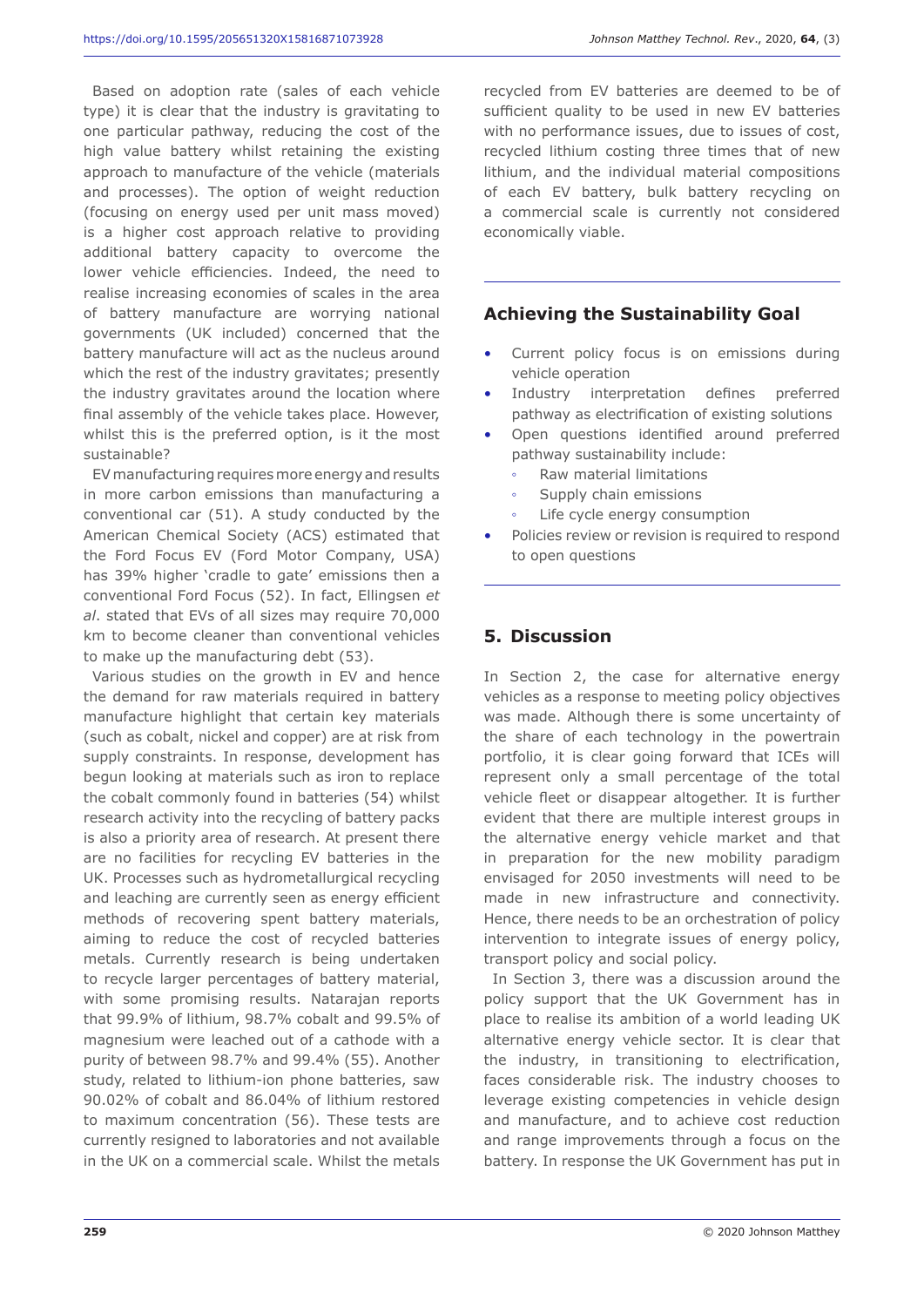place support for battery development, leveraging existing research competencies in this area by coordinating activities, and for battery manufacture by looking to attract inward investment and securing the future of automotive manufacturing in the UK.

In Section 4, the policies in support of transitioning to an alternative energy vehicle fleet on the one side and supporting the development of the UK capability in response were brought together in order to explore sustainability. The issue is that the way in which the industry responds to the challenge of emissions reduction creates a cleaner vehicle fleet, but does not necessarily consider optimising the efficiency or sustainability. The problem is that to square the circle – to meet the customer demand of increased range at reduced cost – the industry has looked to economies of scale at the manufacturing level and at the same time look for incremental improvements in the batteries. This enables vehicles to utilise larger batteries at less cost, but at the same time leads to heavier vehicles that fail to optimise efficiency and with increased energy demand can lead to stressing of the energy grid. A further problem is that larger batteries consume more materials and there is risk that certain material supply chains are being stressed and may not be able to respond to future demand, posing critical challenges regarding sustainability and security of supply chain. Whilst interventions, for example greater recycling and the retention of previously processed materials in the value chain, could influence this, the costs associated with these interventions would go counter to the objective of reducing the cost of the battery through economies of scale. Whilst lighter vehicles would be a move in the right direction, and a pathway exists for such vehicles within existing policy framework, the existing requirements for measuring the environmental performance of vehicles focus on emissions at the tailpipe and the move to electric drive removes a check on vehicle weight. Policy intervention is required to correct the above. This policy can target control of vehicle mass directly or can influence it indirectly through a move towards life cycle analysis of  $CO<sub>2</sub>$ , each approach having its merits and challenges.

### **6. Conclusion**

The transition to electrification of the vehicle drivetrain represents a considerable risk to the vehicle manufacturing sector. The UK has put in place policies to support both the production and research parts of the equation, but at the same time there is potential mismatch between the direction that is set by these policies and creating a sustainable road transport sector. New policies are required that orchestrate closer coordination across the separate policy areas: promoting lighter vehicles will reduce the stress on raw material supply chains; development of recharging networks will reduce range anxiety and align with the drive to reduce mass through enabling smaller batteries; and improvements in connectivity will lead to greater leverage of both vehicle and energy network capability.

#### **References**

- 1. Greenhouse Gas Emissions from Transport in Europe", European Environment Agency, Copenhagen, Denmark, 17th December, 2019, 27 pp
- 2. R. Stephan and R. Plana, *Sci. American*, 2015, **312**, (2), 18
- 3. "Our Common Future: Report of the World Commission on Environment and Development", A/42/427, UN Documents, The United Nations, Secretary General, New York, USA, 4th August, 1987
- 4. United Nations, Sustainable Development Knowledge Platform, Sustainable Development Goals: https://sustainabledevelopment.un.org/sdgs (Accessed on 24th April 2020)
- 5. D. M. Newbery, *Oxford Rev. Econ. Policy*, 1990, **6**, (2), 22
- 6. I. W. H. Parry, M. Walls and H. Harrington, *J. Econ. Lit*., 2007, **45**, (2), 373
- 7. K. A. Small and E. T. Verhoef, "The Economics of Urban Transportation", Routledge, Abingdon, UK, 2007, 276 pp
- 8. R. Sims, R. Schaeffer, F. Creutzig, X. Cruz-Núñez, M. D'Agosto, D. Dimitriu, M. J. Figueroa Meza, L. Fulton, S. Kobayashi, O. Lah, A. McKinnon, P. Newman, M. Ouyang, J. J. Schauer, D. Sperling and G. Tiwari, 'Transport', in "Climate Change 2014: Mitigation of Climate Change: Working Group III to the Fifth Assessment Report of the Intergovernmental Panel on Climate Change", eds. O. Edenhofer, R. Pichs-Madruga, Y. Sokona, J. C. Minx, E. Farahani, S. Kadner, K. Seyboth, A. Adler, I. Baum, S. Brunner, P. Eickemeier, B. Kriemann, J. Savolainen, S. Schlomer, C. von Stechow and T. Zwickel, Ch. 8, Cambridge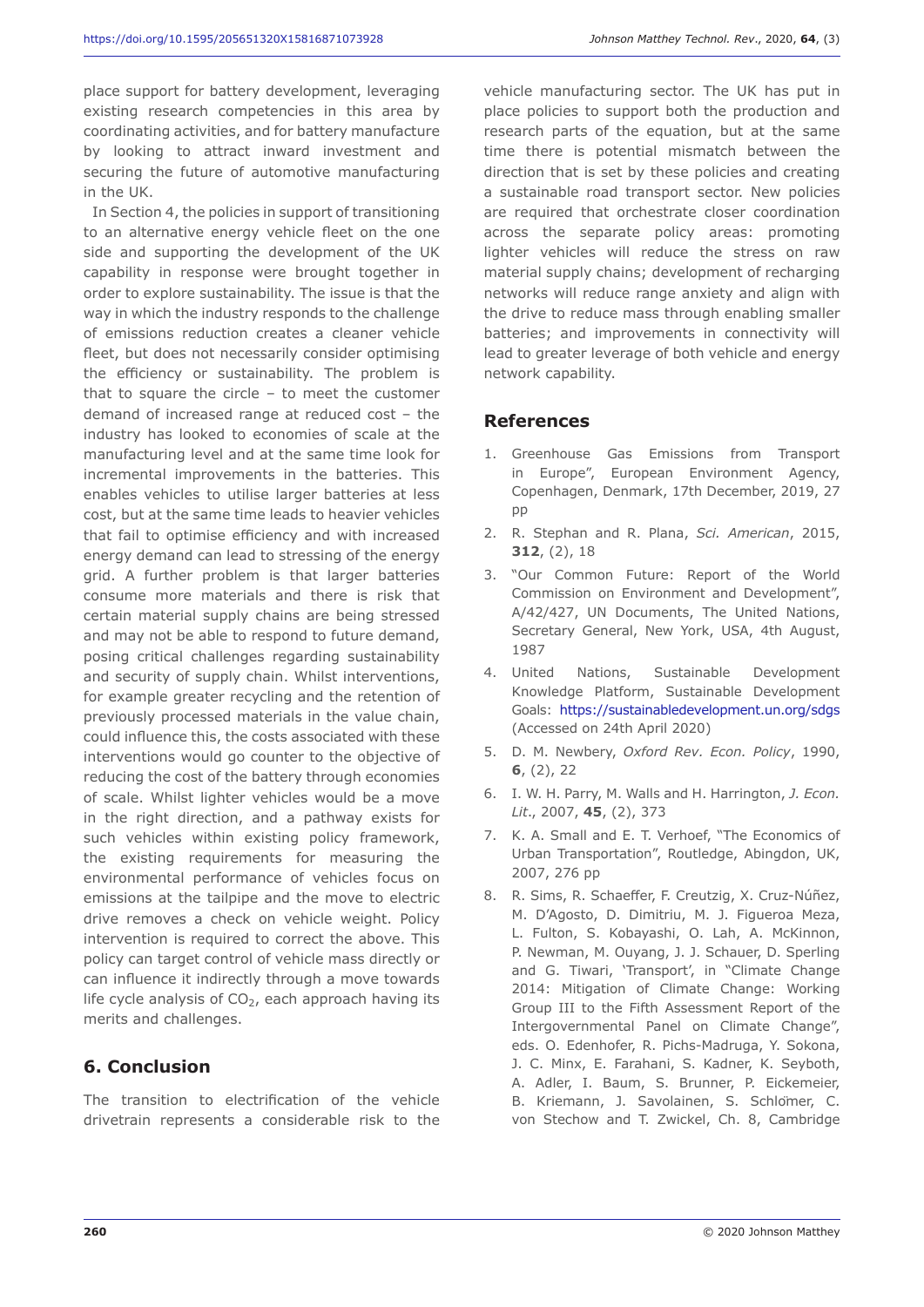University Press, New York, USA, 2014, pp. 599–670

- 9. J. Manyika, M. Chui, J. Bughin, R. Dobbs, P. Bisson and A. Marrs, "Disruptive Technologies: Advances that will Transform Life, Business and the Global Economy", McKinsey and Company, New York, USA, May, 2013, 162 pp
- 10. W. Goodall, T. Fishman, S. Dixon and C. Perricos, "Transport in the Digital Age: Disruptive Trends for Smart Mobility", Deloitte LLP, London, UK, March, 2015, 21 pp
- 11. 'Adoption of the Paris Agreement', Framework Convention on Climate Change, Paris, France, 30th November–11th December, 2015, FCCC/ CP/2015/L.9/Rev.1, United Nations, New York, USA, 12th December, 2015, 32 pp
- 12. 'Greenhouse Gas Emission Statistics: Emission Inventories', Eurostat, European Union, Luxembourg, June, 2019
- 13. P. Capros, A. De Vita, N. Tasios, D. Papadopoulos, P. Siskos, E. Apostolaki, M. Zampara, L. Paroussos, K. Fragiadakis, N. Kouvaritakis, L. Höglund-Isaksson, W. Winiwarter, P. Purohit, H. Böttcher, S. Frank, P. Havlík, M. Gusti and H. P. Witzke, "EU Energy, Transport and GHG Emissions Trends to 2050: Reference Scenario 2013", European Union, Luxembourg, 2013, 173 pp
- 14. G. Marsden, J. Dales, P. Jones, E. Seagriff and N. Spurling, "All Change? The Future of Travel Demand and the Implications for Policy and Planning", The First Report of the Commission on Travel Demand, Lancaster, UK, 2018, 63 pp
- 15. Regulation (EU) 333/2014, *Official J. Eur. Union*, 2014, **57**, (L103), 15
- 16. M Linder, 'Fuel Cell Electric Vehicles Outlook on Market Potential and Industry Challenges', F-CELL, Stuttgart, Germany, 27th September, 2011
- 17. T. Altenburg, "From Combustion Engines to Electric Vehicles: A Study of Technological Path Creation and Disruption in Germany", Discussion Paper 29/2014, Deutsches Institut für Entwicklungspolitik gGmbH, Bonn, Germany, 2014, 44 pp
- 18. D. Wu, J. Ren, H. Davies, J. Shang and O. Haas, *World Electr. Veh. J.,* 2019, **10**, (2), 29
- 19. V. A. Katić, 'Plug-in Electric Vehicles State of Technology and Market Perspectives', X International Symposium on Industrial Electronics INDEL 2014, Banja Luka, Bosnia and Herzegovina, 6th–8th November, 2014, Faculty of Electrical Engineering, University of Banja Luka, Bosnia and Herzegovina, 2014, 9 pp
- 20. "Energy Technology Perspectives 2010: Scenarios and Strategies to 2050", International Energy Agency, Paris, France, 2010, 710 pp
- 21. "Technology Roadmap: Electric and Plug-In Hybrid Electric Vehicles", International Energy Agency, Paris, France, 2009, 52 pp
- 22. "Evolution: Electric Vehicles in Europe: Gearing up for a New Phase?", Amsterdam Roundtable Foundation, Amsterdam, The Netherlands, 2014, 56 pp
- 23. "Global EV Outlook: Understanding the Electric Vehicle Landscape to 2020", International Energy Agency, Paris, France, 2013, 41 pp
- 24. A. Ştefana and M. Eremia, *U. P. B. Sci. Bull. Series C*, 2015, **77**, (1), 197
- 25. H. C. Davies, 'Impact of Electric and Hybrid Vehicles on Fuel Consumption and Emissions', *Engineering and Technology Reference*, 2015, 11 pp
- 26. O. Inderwildi, C. Carey, G. Santos, X. Yan, H. Behrendt, A. Holdway, L. Maconi, N. Owen, T. Shirvani and A. Teytelboym, "Future of Mobility Roadmap: Ways to Reduce Emissions While Keeping Mobile", ed. D. King, Smith School of Enterprise and the Environment, University of Oxford, UK, 2010, 95 pp
- 27. J. Liu and G. Santos*, Int. J. Sust. Transport*., 2015, **9**, (3), 159
- 28. "Future Energy Scenarios", National Grid Electricity System Operator, Warwick, UK, July, 2019, 166 pp
- 29. L. M. Cipcigan, P. N. T. Wells, P. A. H. F. Nieuwenhuis, H. C. Davies, L. E. Whitmarsh and P. Papadopoulos, 'Electricity as a Transportation Fuel: Bridging the Gaps in the Electric Vehicle Value Chain', European Electric Vehicle Congress, Brussels, Belgium, 19th–22nd November, 2012, Cardiff University, Wales, UK, 12 pp
- 30. B. H. Long, "The Zero Carbon Car: Green Technology and the Automotive Industry", The Crowood Press Ltd, Marlborough, Wiltshire, UK, 2013, 208 pp
- 31. "Future of Highways", Arup, London, UK, 2014, 57 pp
- 32. 'GM Outlines All-Electric Path to Zero Emissions', General Motors, Michigan, USA, 2nd October, 2017
- 33. H. C. Davies and N. Datardina, *Renew. Energy*, 2013, **60**, 355
- 34. "Fuelling Britain's Future" A Report for the European Climate Foundation, Cambridge Econometrics, Cambridge, UK, 9th March, 2015, 65 pp
- 35. "Phase 1 Results", UK H2 Mobility, April, 2013, 44 pp
- 36. "2018 UK Greenhouse Gas Emissions, Provisional Figures", Department for Business, Energy and Industrial Strategy, The Stationery Office, London, UK, 28th March, 2019, 19 pp
- 37. "Electric Vehicles: Driving the Transition", Fourteenth Report of Session 2017–19, HC 383, Business, Energy and Industrial Strategy